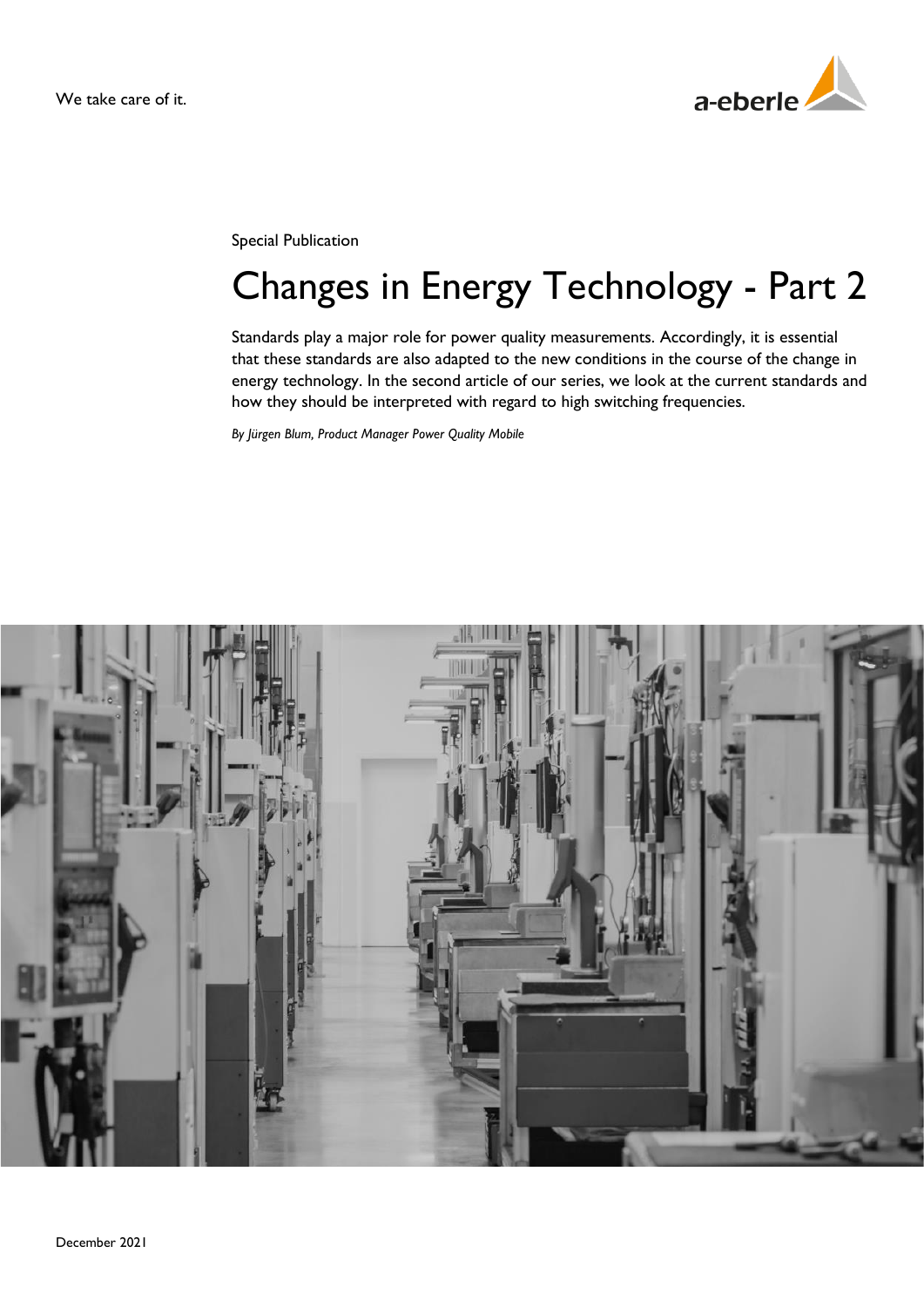

## **The choice of the standard is essential for the success of the measurement evaluation.**

For each measurement in the field of power quality, it is important to consider the standards that apply to the respective network. Two standards are frequently chosen in the course of voltage harmonics in the low-voltage grid: EN 50160 and IEC 61000-2-2. Today's EN 50160 is limited because it does not define compatibility levels for the public grid above the  $25<sup>th</sup>$  harmonic.

Accordingly, the IEC 61000-2-2, which describes the characteristics for compatibility levels for low-frequency conducted disturbances and signal transmissions in public low-voltage networks, can be added to the EN 50160 for a measurement. Comparing the two standards with each other, the following difference in regard to measurement will be noticed:

- The EN 50160 is intended for the transfer point to the customer: In the low voltage grid, the measurement would be conducted at the customer's house connection.
- The IEC 61000-2-2 describes the so-called PCC (= Point of coming Coupling), which means that

the point is considered where other consumers come in.

According to the IEC standard, if a cable distribution box is used and a 100 m long line to customer A and another line to customer B is connected to this cable distribution box, the appropriate measuring point in this case would be the cable distribution box. In this case, this would be the PCC. If measurements were taken in a multi-family house with several meters, the measuring point would be the meter and thus the same for both the EN 50160 and the IEC 61000-2-2.

Until lately, there was a gap in the IEC 61000-2-2 between the 50th harmonic and 150 kHz. This means that up to the 50th harmonic there were compatibility values in the network. From 150 kHz upwards, there have always been EMC standards up to a few GHz. These defined what interference a consumer was allowed to emit. The range above the  $50<sup>th</sup>$  harmonic up to 150 kHz was not regulated until 2018. This means that if a consumer emits, for example, 8 kHz into the network and disturbs other consumers with it, no limit value was violated until then.

[Figure 1](#page-1-0) provides an overview of the valid levels up to 9 kHz.

| Frequency range (kHz) at 50 Hz | Tolerance level in %                                                                        |
|--------------------------------|---------------------------------------------------------------------------------------------|
| 2 kHz to 3 kHz                 | 1.4%                                                                                        |
| 3 kHz to 9 kHz                 | 1,4% to 0,65%<br>Logarithmic decrease with logarithmically increasing frequency $\parallel$ |

<span id="page-1-0"></span>**Figure 1: Compatibility level for low-frequency conducted disturbances in the public low-voltage grid**

[Figure 2](#page-1-1) shows the limit value in the range from 9 kHz to 30 kHz. What is somewhat striking for power engineers at this point: Normally, people are used to defining the compatibility levels in absolute values or in %

deviation from the nominal value, but this standard defines it in  $dB(uV)$ . A little help how to convert these values into mV values is given in the lower part of the figure.

| Frequency range (kHz) | Tolerance level in $dB(uV)$                                                                            |
|-----------------------|--------------------------------------------------------------------------------------------------------|
| 9 kHz bis 30 kHz      | 129,5 to 122 $dB(\mu V)$<br>Linear decreasing with the logarithm of the frequency 9 kHz to<br>$30$ kHz |

| Voltage mV        | $dB(\mu V)$ |
|-------------------|-------------|
| $1000 \text{ mV}$ | 120dB       |
| $100 \text{ mV}$  | 100 dB      |
| $10 \text{ mV}$   | 80 dB       |

<span id="page-1-1"></span>**Figure 2: Compatibility level for low-frequency conducted disturbances in the public low-voltage grid**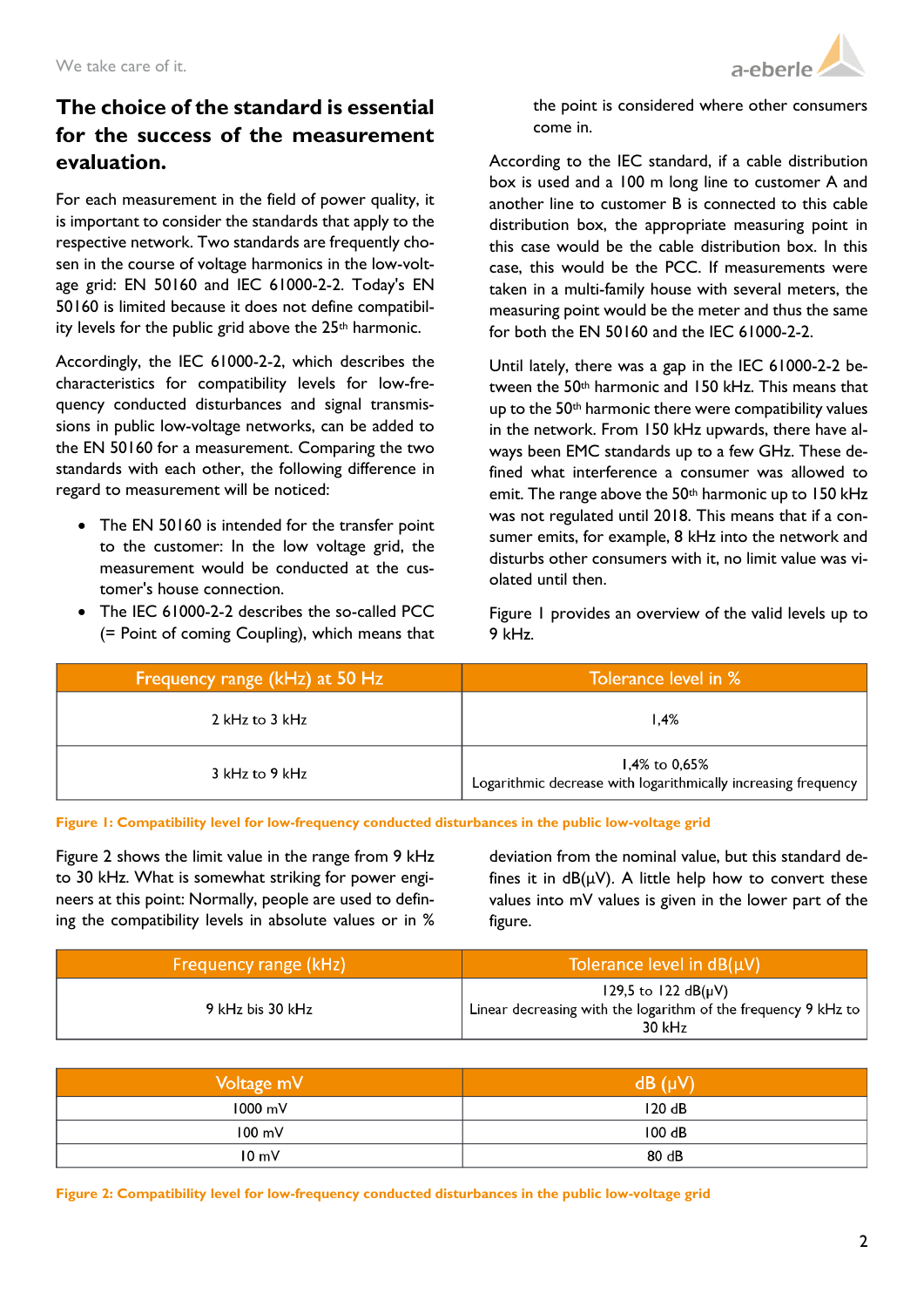

# **Limit values of the VDE connection guidelines**

Taking a look at the VDE connection guidelines (VDE AR-N-4100/ VDE AR-N-4110/ VDE AR-N-4120/ VDE AR-N-4130), for example, it becomes apparent that limit values for currents up to 9 kHz are also defined here. At this point, the power quality moves from the low-frequency to the range of higher switching frequencies.

For the connection of a customer installation to the low-voltage grid, there would be compatibility values

for the currents of a customer installation of 2 kHz to 9 kHz according to [Figure 3.](#page-2-0) The special feature of this case is that it is not a multiple of 50 Hz. In the range between 2 kHz and 9 kHz, 200 Hz bands are always combined.

The upper part of picture 3 shows that in the range between 8.8 kHz and 9 kHz all spectral lines are grouped by the measuring device and the centre frequency is indicated. An 8.9 kHz accordingly means that all repercussions between 8.8 kHz and 9 kHz are included and for this range limit values are defined.



<span id="page-2-0"></span>**Figure 3: Measurement 2 to 9 kHz in 200 Hz bands according to IEC 61000-4-7**

## **Examples of standard evaluations**

A standard evaluation could proceed as follows: Over the period of one week, the power quality is measured in the range up to 150 kHz (see [Figure 4\)](#page-3-0). The limit value line can be displayed via the WinPQ mobile software. Our software offers the option of displaying this as a percentage in relation to the fundamental or in  $dB(\mu V)$ . You can see in the measurement that the higher the frequencies, the lower the limit value. In this example, limit violations can be detected.